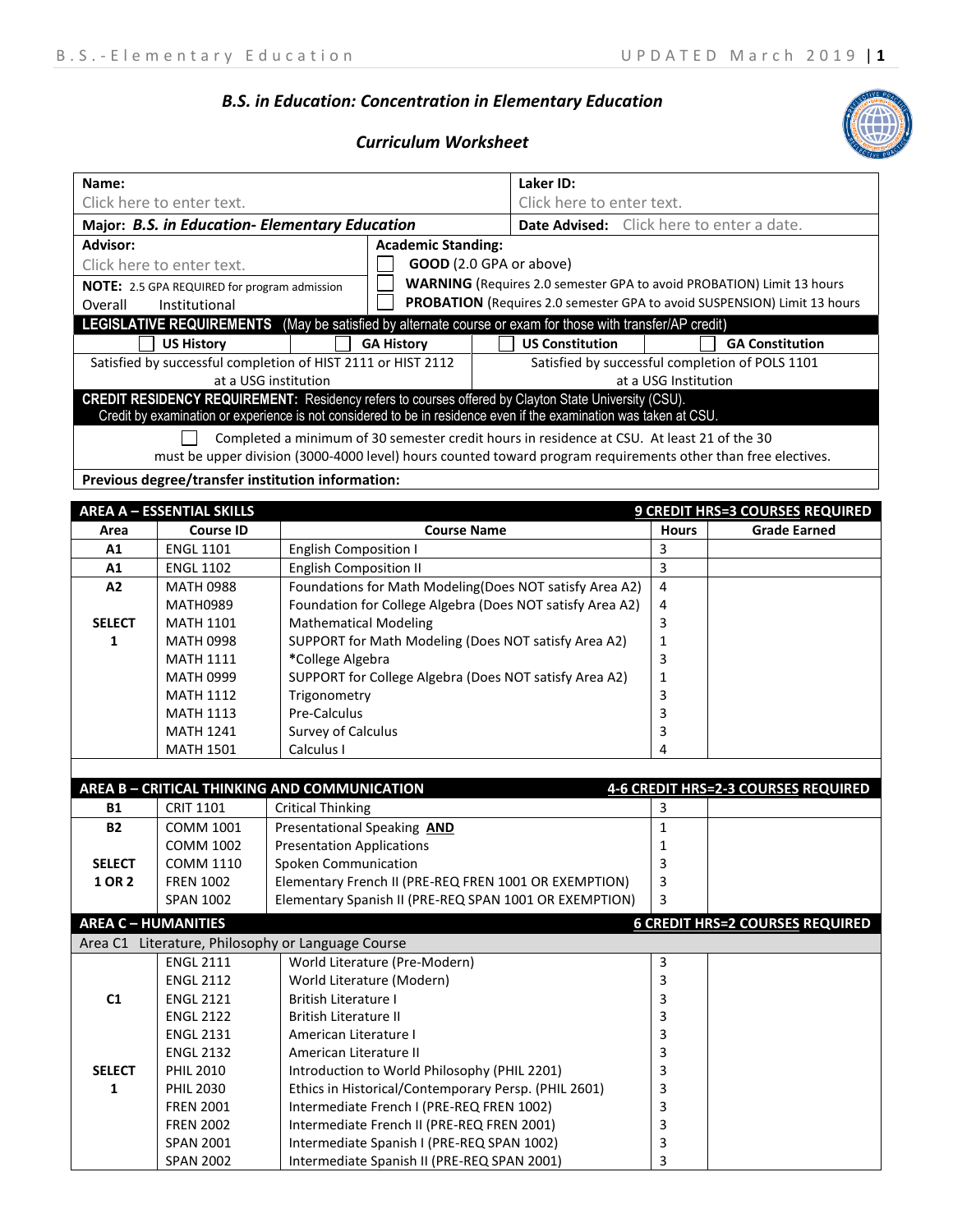|                     | Area C2 Fine Arts or Language Course              |                                                        |                |
|---------------------|---------------------------------------------------|--------------------------------------------------------|----------------|
|                     | ART 2301                                          | Art of the Pre-Modern World                            | 3              |
|                     | ART 2302                                          | Art of the Modern World                                | 3              |
| C <sub>2</sub>      | <b>CMS 2100</b>                                   | Introduction to Film                                   | 3              |
|                     | <b>MUSC 2101</b>                                  | <b>Music Appreciation</b>                              | 3              |
|                     | <b>MUSC 2301</b>                                  | Introduction to World Music                            | 3              |
|                     | <b>PHIL 2040</b>                                  | Introduction to Aesthetics (PHIL 2401)                 | 3              |
| <b>SELECT</b>       | <b>THEA 1100</b>                                  | Introduction to Theatre                                | 3              |
| 1                   | <b>FREN 2001</b>                                  | Intermediate French I (PRE-REQ FREN 1002)              | 3              |
|                     | <b>FREN 2002</b>                                  | Intermediate French II (PRE-REQ FREN 2001)             | 3              |
|                     | <b>SPAN 2001</b>                                  | Intermediate Spanish I (PRE-REQ SPAN 1002)             | 3              |
|                     | <b>SPAN 2002</b>                                  | Intermediate Spanish II (PRE-REQ SPAN 2001)            | 3              |
| D <sub>1</sub>      |                                                   |                                                        |                |
|                     | ASTR 1010                                         | Solar System Astronomy                                 | $\mathsf{3}$   |
|                     | <b>ASTR 1020/Lab</b>                              | Stellar Galactic Astronomy and Lab (PRE-REQ ASTR 1010) | 3/1            |
| <b>SELECT</b>       | *BIOL 1111/Lab                                    | Introductory Biology I and Lab                         | 3/1            |
| $\overline{2}$      | *BIOL 1112                                        | Introductory Biology II (PRE-REQ BIOL 1111/L)          | 3              |
|                     | CHEM 1151/Lab                                     | Survey of Chemistry I and Lab                          | 3/1            |
| <b>Science</b>      | <b>CHEM 1152</b>                                  | Survey of Chemistry II (PRE-REQ CHEM 1151/L)           | 3              |
| <b>Courses</b>      | <b>PHYS 1111/Lab</b>                              | Introductory Physics I and Lab                         | 3/1            |
| $+1$                | PHYS 1112                                         | <b>Introductory Physics II</b>                         | 3              |
| related             | *BIOL 1107/L                                      | Principles of Biology I/Lab and                        | 3/1            |
| Lab                 | *BIOL 1108/L                                      | Principles of Biology II/Lab                           | 3/1            |
|                     | <b>CHEM 1211/L</b>                                | Principles of Chemistry I/Lab and                      | 3/1            |
|                     | <b>CHEM 1212/L</b>                                | Principles of Chemistry II/Lab                         | 3/1            |
|                     | <b>PHYS 2211/L</b>                                | Principles of Physics I and Lab                        | 3/1            |
|                     | <b>PHYS 2212</b>                                  | Principles of Physics II/Lab                           | 3              |
|                     |                                                   | Area D2 - Complete 1 Science, Math or Technology       |                |
| D <sub>2</sub>      | <b>MATH 1231</b>                                  |                                                        | 3              |
|                     | <b>Introductory Statistics</b><br><b>SCI 1901</b> |                                                        | 3              |
|                     | <b>MATH 1112</b>                                  | Selected Topics in Science<br>Trigonometry             | 3              |
| <b>SELECT</b>       | <b>MATH 1113</b>                                  | Pre-Calculus                                           | 3              |
| 1                   | <b>MATH 1221</b>                                  | <b>Finite Math</b>                                     | 3              |
|                     | <b>MATH 1241</b>                                  | Survey of Calculus                                     | 4              |
|                     | <b>MATH 1501</b>                                  | Calculus I                                             | 3              |
|                     | <b>MATH 2502</b>                                  | Calculus II                                            | 3              |
|                     | <b>CSCI 1301</b>                                  | Computer Science I                                     | 3              |
|                     |                                                   |                                                        |                |
|                     |                                                   |                                                        |                |
| E1                  | POLS 1101                                         | American Government                                    | $\mathsf 3$    |
| E <sub>2</sub>      | <b>HIST 1111</b>                                  | Survey of Pre-Modern World History                     | $\overline{3}$ |
|                     | <b>HIST 1112</b>                                  | Survey of Modern World History                         | 3              |
| SELECT <sub>1</sub> | <b>HIST 2750</b>                                  | <b>Critical Trends and Issues</b>                      | 3              |
|                     | POLS 2401                                         | Introduction to Global Issues                          | 3              |
| E3                  | <b>HIST 2111</b>                                  | Survey of US History to 1877                           | $\mathsf{3}$   |
| SELECT <sub>1</sub> | <b>HIST 2112</b>                                  | Survey of US History Since Reconstruction              | 3              |
| <b>E4</b>           | AFAM 2010                                         | Introduction to African-American Studies               | $\overline{3}$ |
|                     | <b>ECON 1101</b>                                  | Survey of Economics (Fall 2015+ catalog)               | 3              |
| <b>SELECT 1</b>     | <b>ECON 2105</b>                                  | Principles of Macroeconomics (Fall 2015+ catalog)      | 3              |
|                     | <b>ECON 2106</b>                                  | Principles of Microeconomics (Fall 2015+ catalog)      | 3              |
|                     | PSYC 1101                                         | Introduction to Psychology                             | 3              |
|                     | <b>SOCI 1101</b>                                  | Introduction to Sociology                              | 3              |
|                     | WST 2010                                          | Introduction to Women and Gender Studies               | 3              |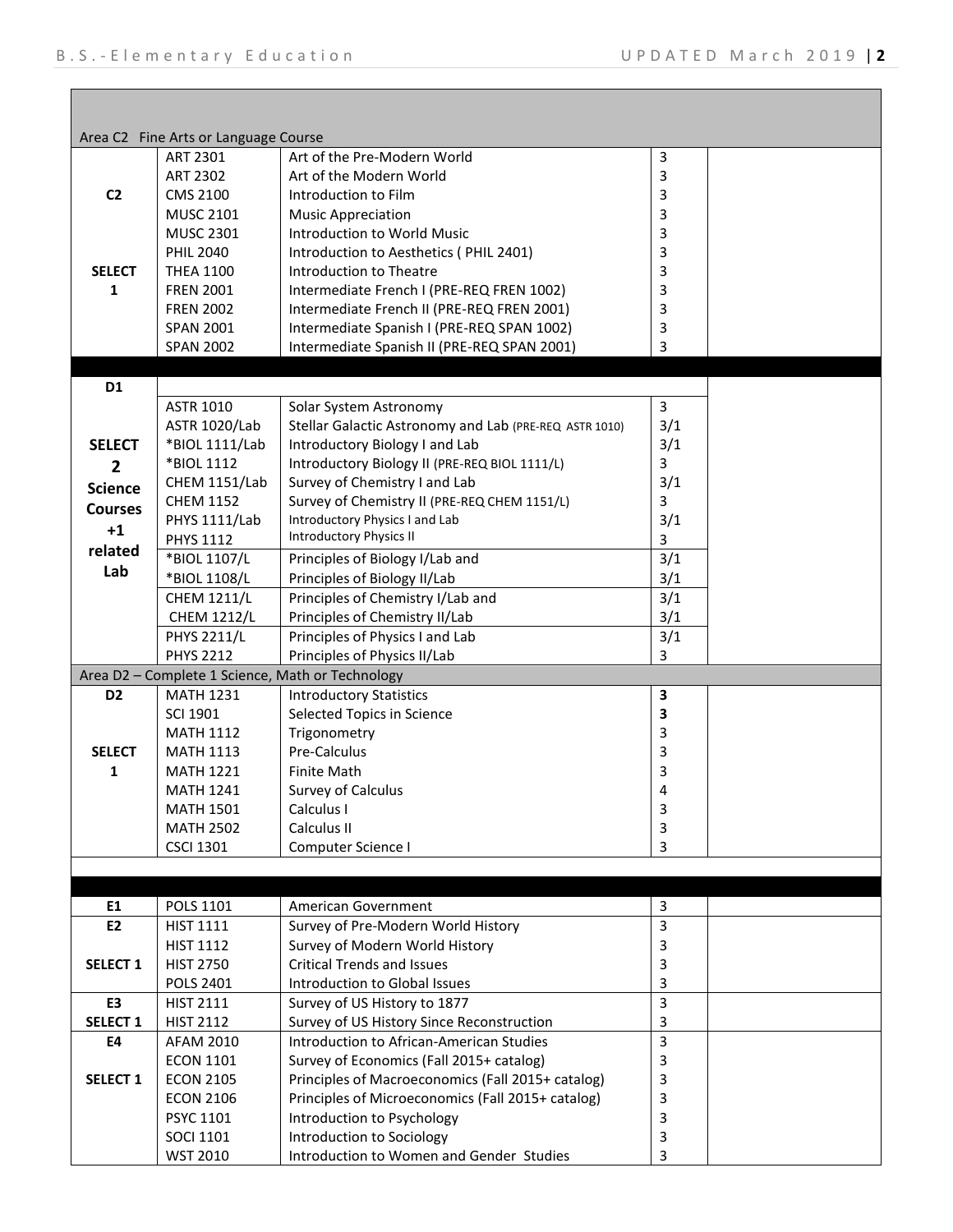| <b>AREA F - MAJOR SPECIFIC ELECTIVES</b>                    |                                                                     |                                                               |        |                                                                  |   | <b>18 HRS=6 COURSES REQUIRED</b> |  |
|-------------------------------------------------------------|---------------------------------------------------------------------|---------------------------------------------------------------|--------|------------------------------------------------------------------|---|----------------------------------|--|
|                                                             | <b>Two Teaching Concentrations:</b>                                 |                                                               |        |                                                                  |   |                                  |  |
| F <sub>1</sub>                                              | <b>EDUC 2110</b>                                                    | Investigating Critical & Contemporary Issues in Educ.         |        |                                                                  | 3 |                                  |  |
| F 2                                                         | <b>EDUC 2120</b>                                                    | Exploring Socio-Cultural Persp. On Diversity in Educ. Context |        |                                                                  | 3 |                                  |  |
| F <sub>3</sub>                                              | <b>EDUC 2130</b>                                                    | <b>Exploring Learning &amp; Teaching</b>                      |        |                                                                  | 3 |                                  |  |
| F4                                                          | <b>MATH 2008</b>                                                    | Foundations of Numbers and Operations for Elementary Ed       |        |                                                                  | 3 |                                  |  |
| F <sub>5</sub>                                              | <b>SCI 3130</b>                                                     | Integrated Science: Life Science                              |        |                                                                  | 3 |                                  |  |
| F6                                                          | <b>SCI 3110</b>                                                     | <b>Integrated Science: Physical Science</b>                   |        |                                                                  | 3 |                                  |  |
|                                                             | <b>ADMISSION REQUIREMENTS</b>                                       |                                                               |        |                                                                  |   |                                  |  |
|                                                             | See full admission requirements at http://www.clayton.edu/teachered |                                                               |        |                                                                  |   |                                  |  |
| $\ast$<br>Overall GPA of 2.5                                |                                                                     |                                                               | ∗      | Interview with Elementary Education Program Coordinator. Someone |   |                                  |  |
| Pass the GACE Program Admission assessment or<br>*          |                                                                     |                                                               |        | from the department will call or email to set the interview      |   |                                  |  |
| exemption with:                                             |                                                                     |                                                               | $\ast$ | A one-page essay on why you want to be an Elementary Education   |   |                                  |  |
| SAT: min score 1,000 (Crit. Reading + Math), ACT:<br>$\ast$ |                                                                     |                                                               |        | teacher                                                          |   |                                  |  |
| min score 43 (English + Math)                               |                                                                     |                                                               | $\ast$ | Successful completion of Georgia Educator Ethics Assessment      |   |                                  |  |
| $\ast$<br>Completion of EDUC 2110, 2120, 2130 & at least 45 |                                                                     |                                                               |        |                                                                  |   |                                  |  |
| semester hours                                              |                                                                     |                                                               |        |                                                                  |   |                                  |  |

## **\*\*Application for admission is RECOMMENDED prior to taking the Upper Division Courses listed below\*\***

## **APPLICATIONS ARE DUE TO DEPARTMENT OF EDUCATION NO LATER THAN THE LAST FRIDAY IN MAY.**

| <b>UPPER DIVISION REQUIRED EDUCATION COURSES</b><br><b>48 HRS = 16 COURSES REQUIRED</b> |                                                                       |               |       |  |  |
|-----------------------------------------------------------------------------------------|-----------------------------------------------------------------------|---------------|-------|--|--|
| <b>Course ID</b>                                                                        | <b>Course Name</b>                                                    | <b>Credit</b> | Grade |  |  |
| <b>EDUC 3025</b>                                                                        | Music for Early Childhood Education                                   | 3             |       |  |  |
| <b>EDUC 3029</b>                                                                        | Introduction to Early Childhood Development                           | 3             |       |  |  |
| *EDUC 3030                                                                              | <b>Exploring the Exceptional Learner</b>                              | 3             |       |  |  |
| *EDUC 3033                                                                              | Individual & Classroom Management- Students w/Disabilities            | 3             |       |  |  |
| *EDUC 3035                                                                              | Curriculum & Instruction for Students w/Disabilities                  | 3             |       |  |  |
| *EDUC 3040                                                                              | ELL Principles and Strategies (Equivalent to EDUC 4050 and EDUC 4060) | 3             |       |  |  |
| <b>EDUC 3403</b>                                                                        | Teaching Mathematics in Primary Grades (P-2)                          | 3             |       |  |  |
| <b>EDUC 3404</b>                                                                        | Teaching Mathematics in Primary Grades (3-5)                          | 3             |       |  |  |
| <b>EDUC 3405</b>                                                                        | Social Studies Methods for Elementary Education                       | 3             |       |  |  |
| <b>EDUC 3406</b>                                                                        | ELA Methods: Language and Literacy for P5                             | 3             |       |  |  |
| <b>EDUC 3407</b>                                                                        | Science Methods for Elementary Education                              | 3             |       |  |  |
| <b>EDUC 3410</b>                                                                        | <b>Culturally Responsive Instruction &amp; Management</b>             | 3             |       |  |  |
| <b>EDUC 4070</b>                                                                        | Theory, Research, and Pedagogy in the Study of Reading                | 3             |       |  |  |
| <b>MATH 3020</b>                                                                        | <b>Concepts of Algebra</b>                                            | 3             |       |  |  |
| <b>MATH 3030</b>                                                                        | <b>Concepts of Geometry</b>                                           | 3             |       |  |  |
| * Courses MAY be taken prior to certification program acceptance, per approval.         |                                                                       |               |       |  |  |
| <b>CONCENTRATION &amp; INTERNSHIP REQUIREMENTS</b><br>11 Credits = 4 Courses Required   |                                                                       |               |       |  |  |
| The courses below should be taken in sequence during the same school calendar year.     |                                                                       |               |       |  |  |
| <b>Course ID</b>                                                                        | <b>Course Name</b>                                                    | <b>Credit</b> | Grade |  |  |
| <b>EDUC 4740</b>                                                                        | <b>Elementary Education Practicum</b><br>4                            |               |       |  |  |
| <b>EDUC 4004</b>                                                                        | <b>Elementary Education Seminar</b><br>1                              |               |       |  |  |
| <b>EDUC 4745</b>                                                                        | 5<br><b>Elementary Education Internship</b>                           |               |       |  |  |
| <b>EDUC 4005</b>                                                                        | 1                                                                     |               |       |  |  |
|                                                                                         |                                                                       |               |       |  |  |